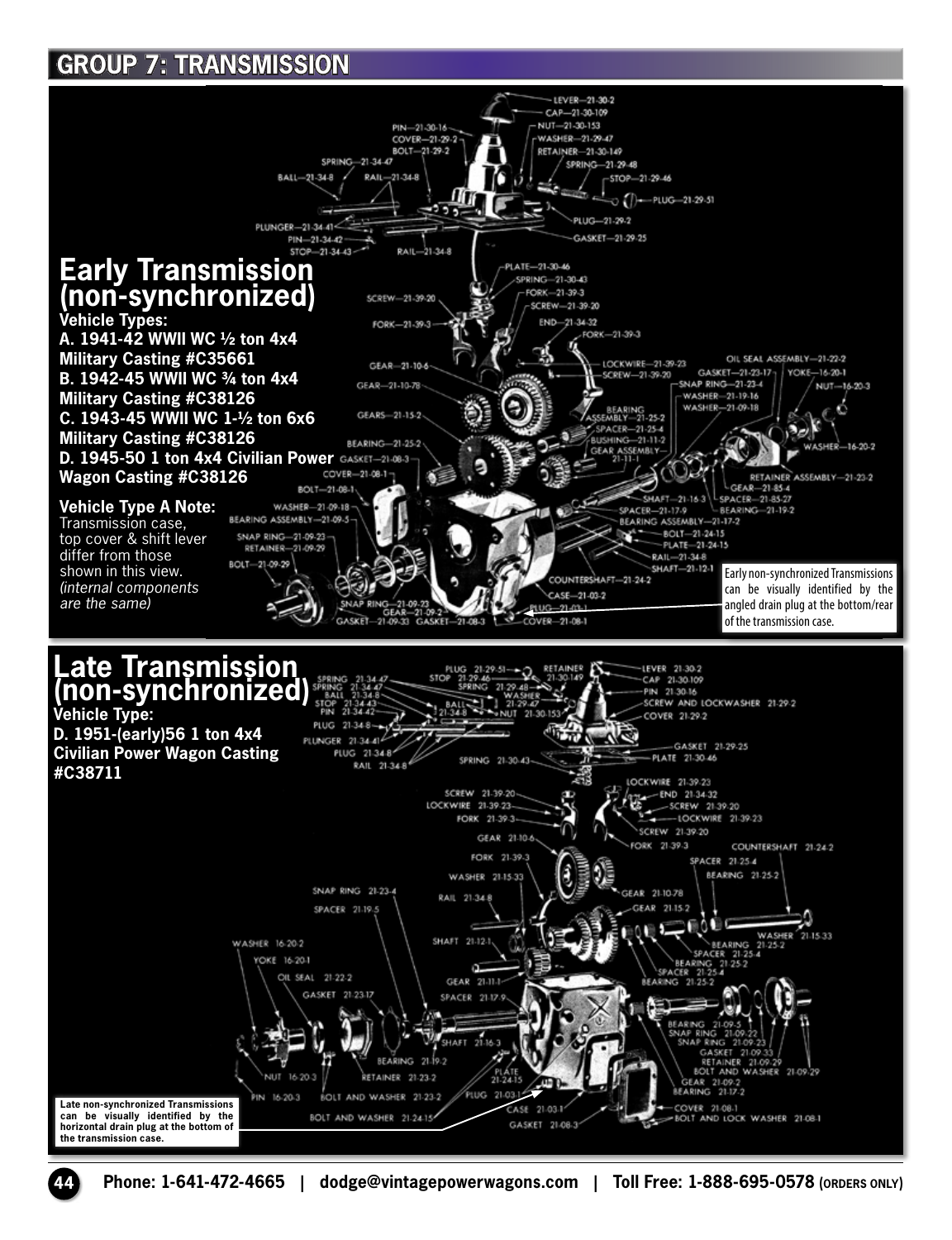

#### **REBUILT TRANSMISSION TOPS**



**Rebuilding your top can help with ease of shifting as well as the problems related to the transmission popping out of gear due to worn transmission top components.**

**Our shop is well experienced in rebuilding transmissions and transmission tops.** 

**Please contact us with the casting # of your transmission and allow us some time to research your transmission, (and stock the proper repair parts if necessary) to be able to rebuild your transmission top.**

**NOTE: Be sure your transmission is in the neutral position before removing the top. Take photos or get impressions of the gear and shifter fork positions before you ship your transmission top to ensure correct reassembly.**



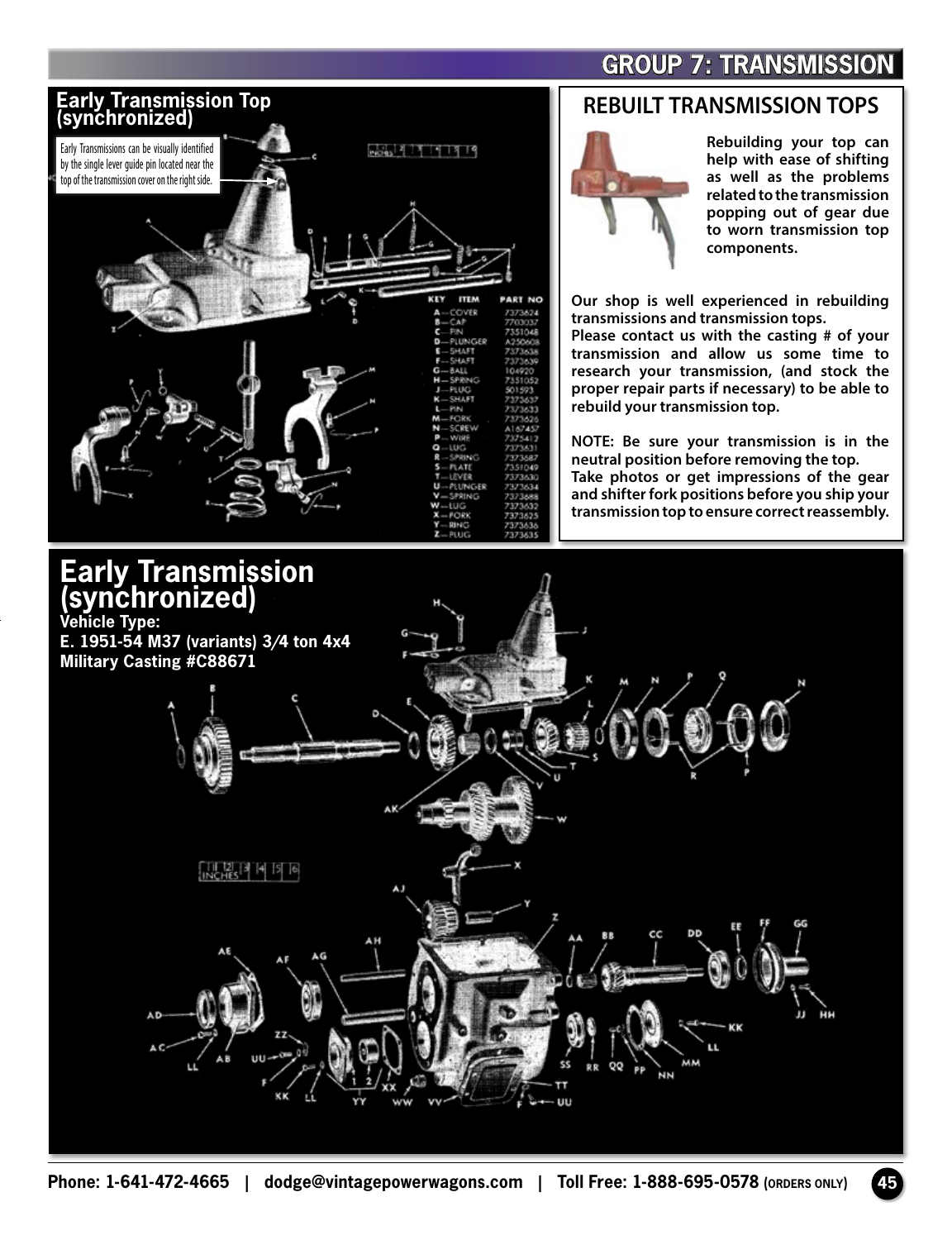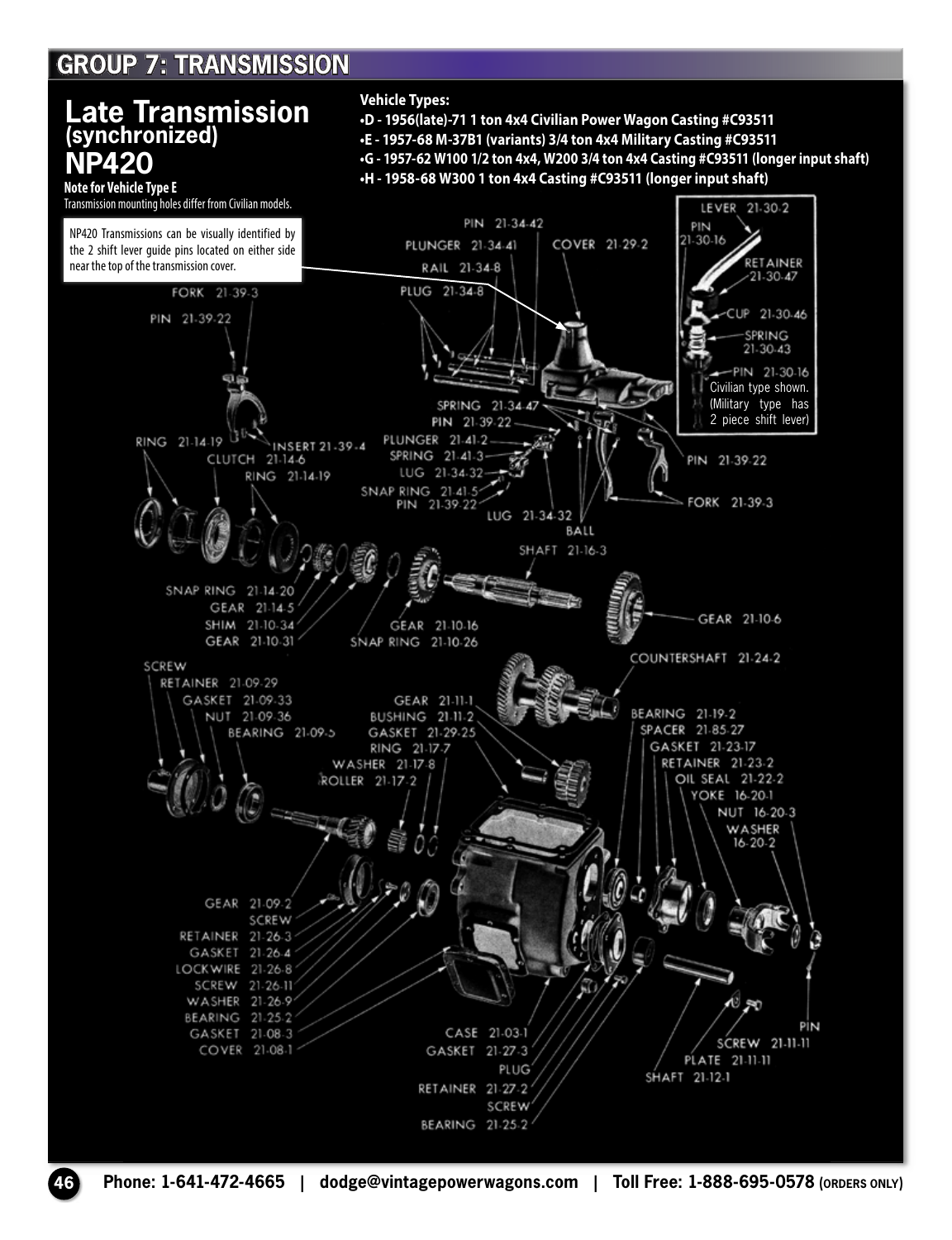

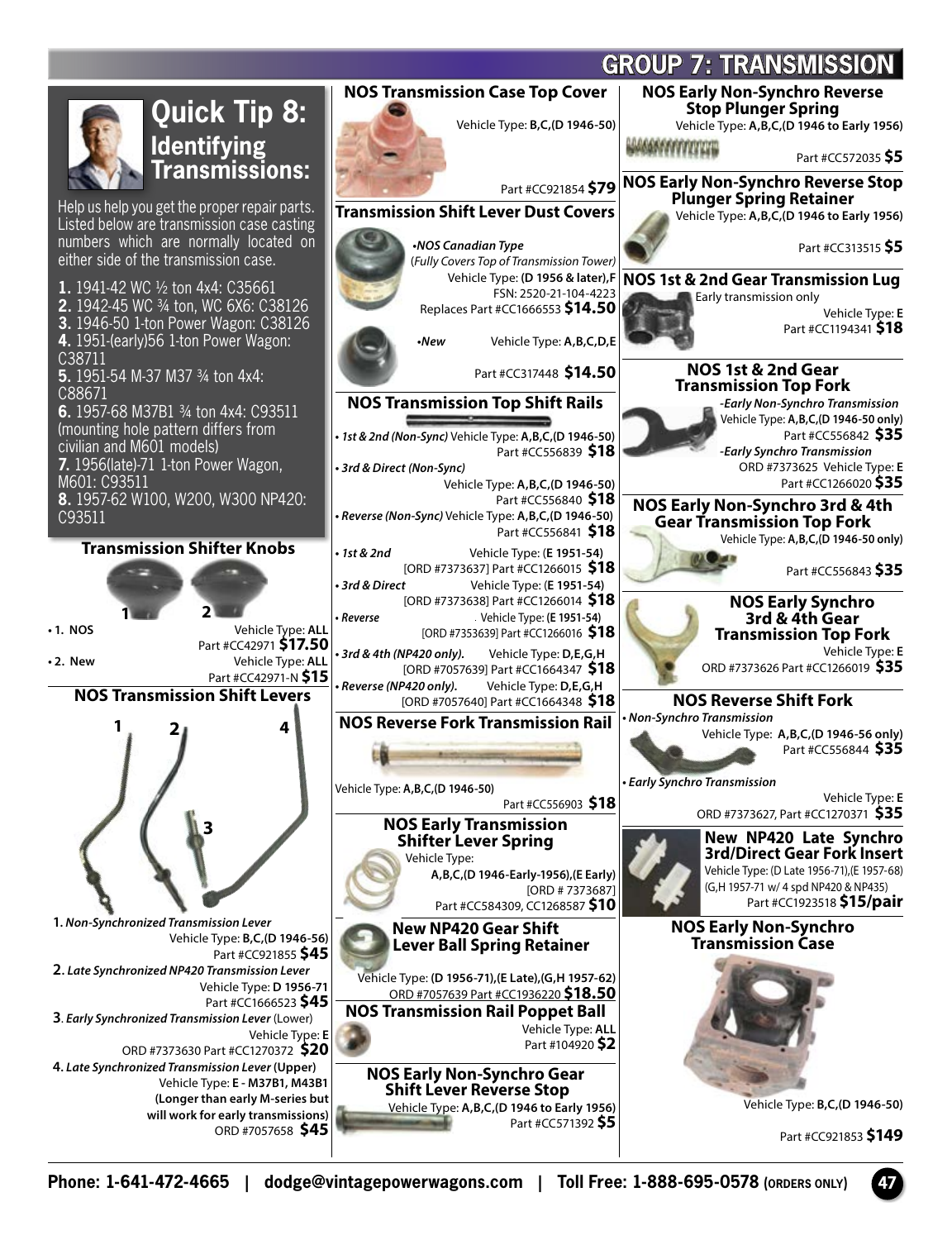

**• Early Synchronized Transmission**  Vehicle Type: **E 1951-54** ORD #7373391 Part #CC1270361 **\$125**

**• Late Synchronized NP420 Transmission**  Vehicle Type: **(D late 1956-71),(E - M37B1, M43B1)** ORD #7057654 Part #CC1666549 **\$125**

**Reverse Idler Gear CC598483 CC556836 Low/2nd Gear CC598480 CC556831 3rd/Direct CC598481 CC556868**

**48 Phone: 1-641-472-4665 | dodge@vintagepowerwagons.com | Toll Free: 1-888-695-0578 (ORDERS ONLY)**